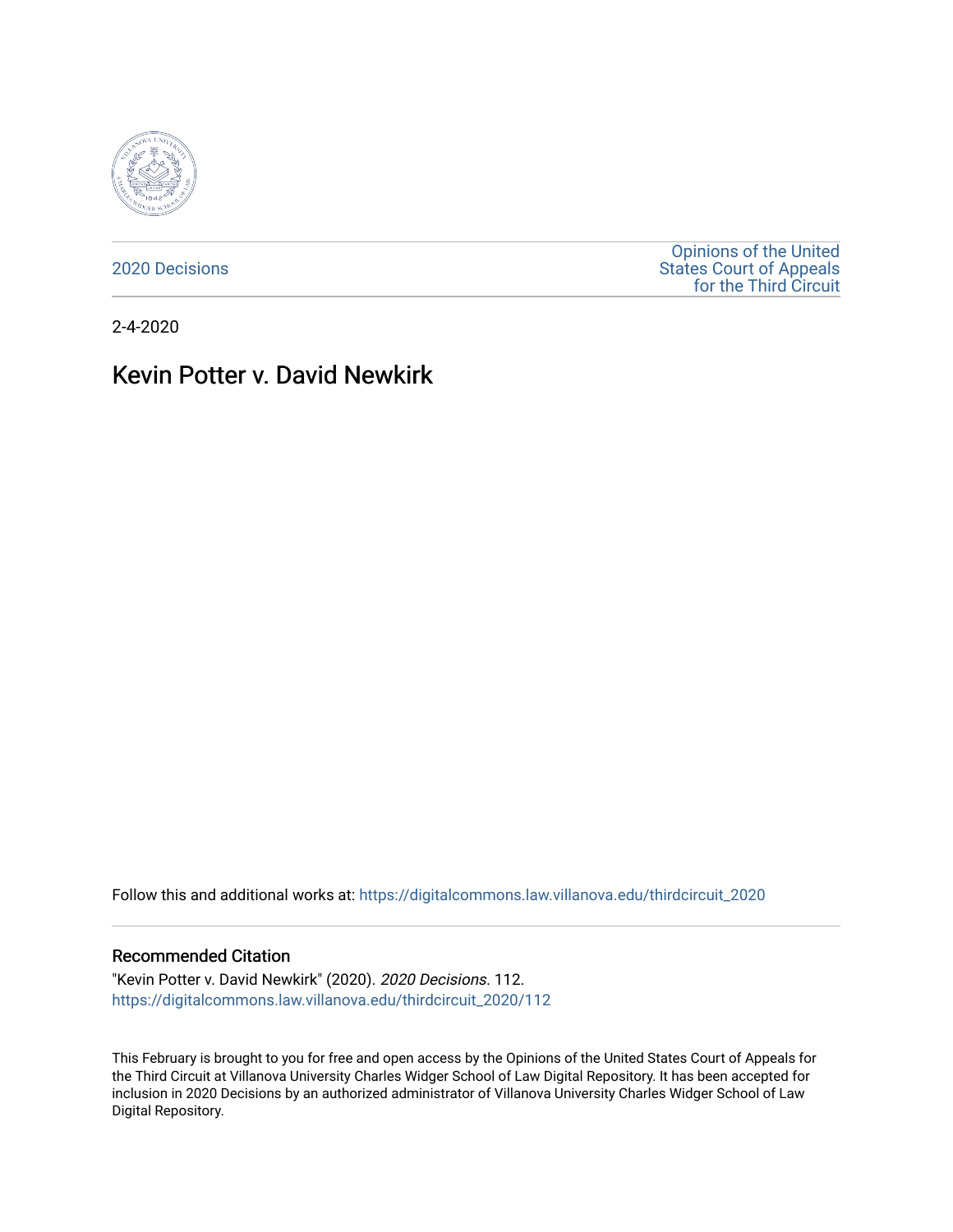### **NOT PRECEDENTIAL**

## UNITED STATES COURT OF APPEALS FOR THE THIRD CIRCUIT

\_\_\_\_\_\_\_\_\_\_\_

No. 19-1728 \_\_\_\_\_\_\_\_\_\_

KEVIN POTTER; MARGUERITE POTTER, Delmarva Enterprise,

Appellants

v.

DAVID NEWKIRK; ROBERT ROBBINS; JOSE RODRIGUEZ; DARRELL MEYERS; ROBERT A. AUSTINO; NORMAN FRANKEL, JR.; DENNIS D'AUGOSTINE; ARNALDO ESCOBAR; SHARRON BURNETT; THOMAS PERROTTI; PATRICIA SCHIERI; EVELYN NAVARRO; TRACY MARGUGLIO; JOHN BRUNO; REX MOORE; SIZEMORE MORRISSEY; CURTIS SHAFFER; JEFFREY MAYHEW; PAULA STEWART; CARL TOZER; ADAM MILLER; WESTON WILLS; MICHAEL MERCOGLIANA; JAMES SABELLA; JAMES MARTINE; JOHN SCHWEIBINZ; CURTIS SHAFFER, II; MICHAEL GRECO; DARRYL ELDRIDGE; CHRISTOPHER CARELLA; NICHOLAS MOORE; ELIZABETH HOFFMAN; JOSEPH DRAGOTTA; MATTHEW JONES; MILTON PERKINS; SCOTT UHLAND; KEITH COMER; TIMOTHY WOODS; ERIK KELLY; MARK DILLON; MARIA MENDOZA-PERKINS; BEVERLY DRAGOTTA; CRAIG JOHNSON; MICHAEL PANZINO; RONALD CUSANO; BROCK HOWGATE; VINCENT SOLAZZO; LAUREN TESORONI; HEATHER BOEHM; JACKIE READ; KAREN CIFALOGLIO; BEVERLY ZOTTER; CHERI MANNO; CHIARA CLEMENTE; SUZANNE TOBOLSKI; WILLIAM NARVAEZ; CUMBERLAND SHERIFF'S DEPARTMENT; CUMBERLAND COUNTY PROSECUTOR'S OFFICE; JON REILLY; BRUCE J. DUKE; BRUCE J. DUKE LLC, also known as THE DUKE LEGAL GROUP; VITALITY GROUP, LLC; GEORGE R. LOOSE; DONNA L. LOOSE; DOUGLAS J. GRANT; LANDIS TITLE CORPORATION JANE DOES 1-10; JOHN DOES 1-10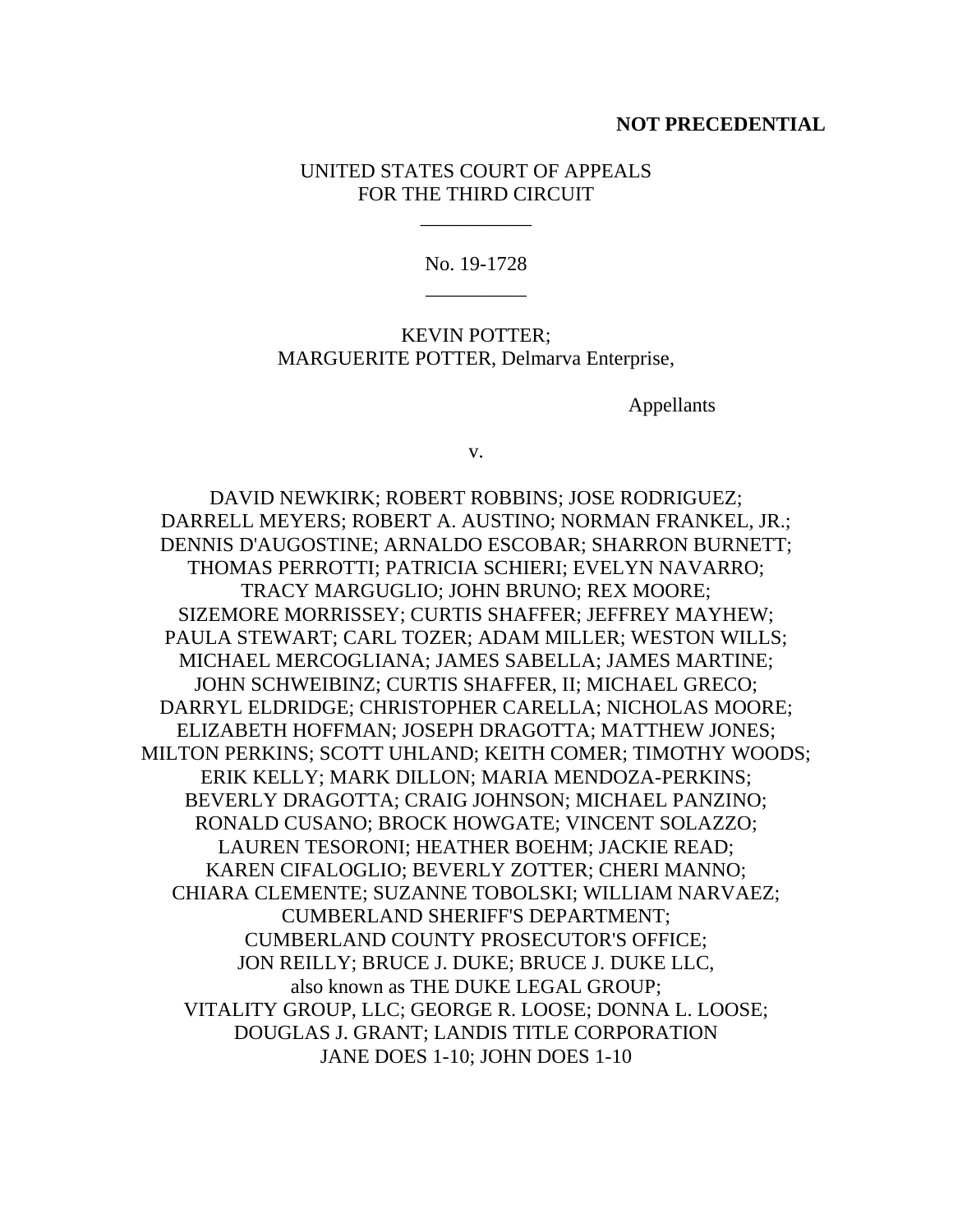On Appeal from the United States District Court for the District of New Jersey (D.C. Civil Action No. 1-17-cv-08478) District Judge: Honorable Robert B. Kugler

\_\_\_\_\_\_\_\_\_\_\_\_\_\_\_\_\_\_\_\_\_\_\_\_\_\_\_\_\_\_\_\_\_\_\_\_

\_\_\_\_\_\_\_\_\_\_\_\_\_\_\_\_\_\_\_\_\_\_\_\_\_\_\_\_\_\_\_\_\_\_\_\_

Submitted Pursuant to Third Circuit LAR 34.1(a) January 27, 2020

Before: SHWARTZ, RESTREPO and RENDELL, Circuit Judges

(Opinion filed: February 4, 2020)

\_\_\_\_\_\_\_\_\_\_\_

## $OPINION^*$ \_\_\_\_\_\_\_\_\_\_\_

## **PER CURIAM**

 $\overline{a}$ 

Pro se appellants Kevin Potter and his mother, Marguerite Potter (the Potters),<sup>1</sup>

appeal from the District Court's order dismissing their complaint for lack of subject

matter jurisdiction and from an order denying their motion for reconsideration. For the

following reasons, we will vacate the District Court's judgment.

<sup>\*</sup> This disposition is not an opinion of the full Court and pursuant to I.O.P. 5.7 does not constitute binding precedent.

<sup>&</sup>lt;sup>1</sup> Although Marguerite Potter purports to proceed in this appeal on behalf of plaintiff Delmarva Enterprises, a "designated and recorded sole proprietorship" she claims to own, she may not do so because she is a pro se litigant, not an attorney. See Simbraw v. United States, 367 F.2d 373, 373 (3d Cir. 1966) (per curiam). We dismiss Delmarva Enterprises' appeal for failure to prosecute.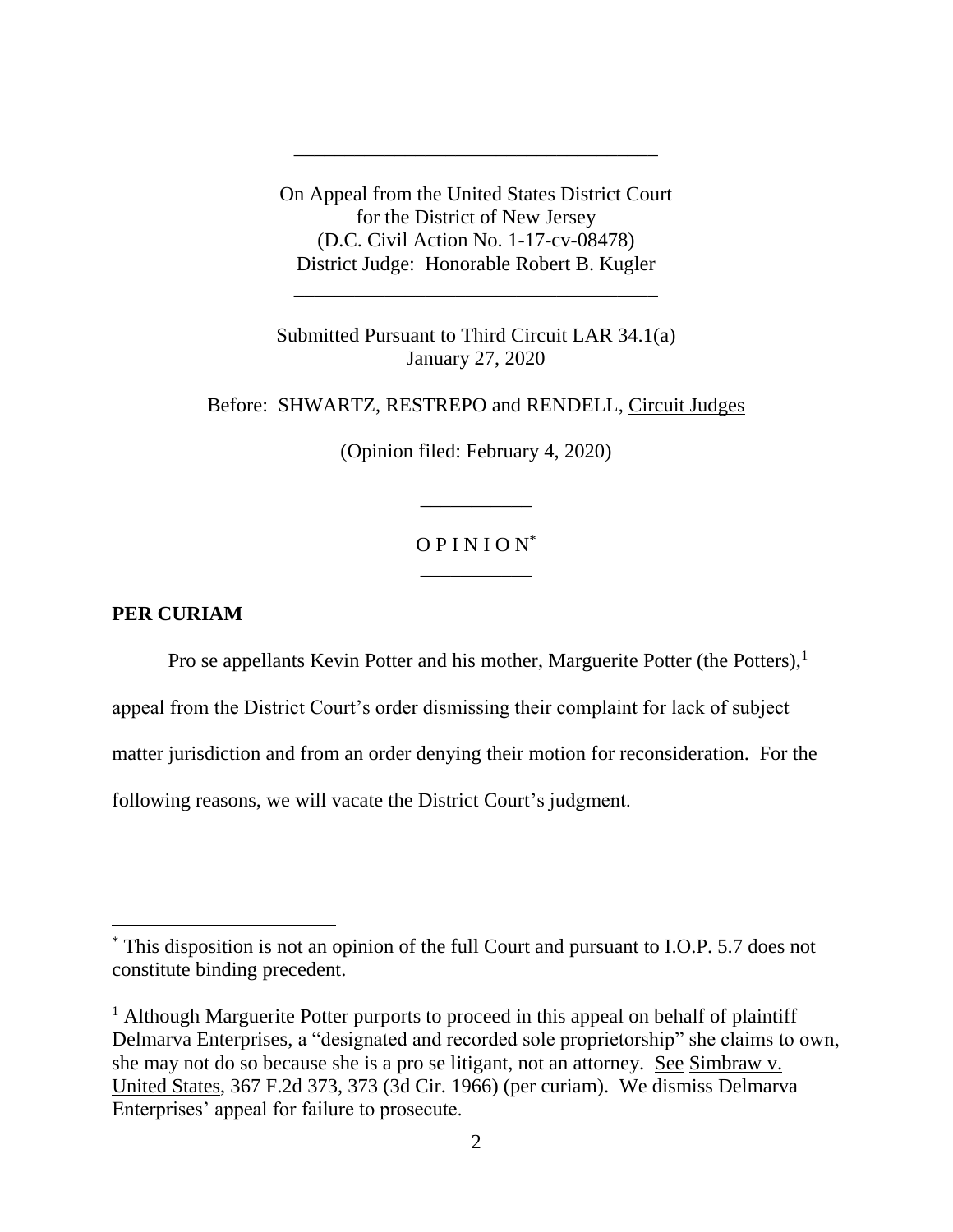In 2007, Kevin Potter filed a Chapter 7 bankruptcy petition in the Bankruptcy Court for the Middle District of Florida in which he claimed that he had no assets and that "his former residence," real property located at 13104 West Buckshutem Road, Millville, New Jersey ("the New Jersey property"), had been "deed[ed] to" Delmarva Enterprises. In March 2010, in a collateral adversarial proceeding, the Bankruptcy Court entered an order setting aside the transfer of the property as fraudulent; it found that the property was part of the bankruptcy estate and that Marguerite Potter and Delmarva Enterprises had no interest in, or lien claim on, the property. See Appellee Cumberland Cty. Prosecutor's Office and Jon M. Reilly's Suppl. App. (SA) Vol. I at 1-2. In an order entered July 11, 2011, the Bankruptcy Court granted the bankruptcy trustee's motion to compel Kevin Potter and his family to vacate the New Jersey property, directed "the Debtor, Mrs. Potter, and anyone claiming an interest by, through, or under them, to vacate the property within thirty days," and directed that the order "shall be enforced through the courts of the state of New Jersey." Id. at 11.

The Potters failed to vacate the property, and, in August 2011, the bankruptcy trustee filed an ejectment action in the Superior Court of New Jersey. On October 19, 2011, the day before the scheduled eviction, Marguerite Potter filed a Chapter 13 bankruptcy petition in the United States Bankruptcy Court for the District of New Jersey. The Potters were evicted from the property on October 20, 2011.

Six years later, the Potters brought this action in the District Court alleging that the New Jersey property was part of Marguerite Potter's Chapter 13 bankruptcy estate and that the defendants violated an automatic bankruptcy stay issued pursuant to 11 U.S.C.

3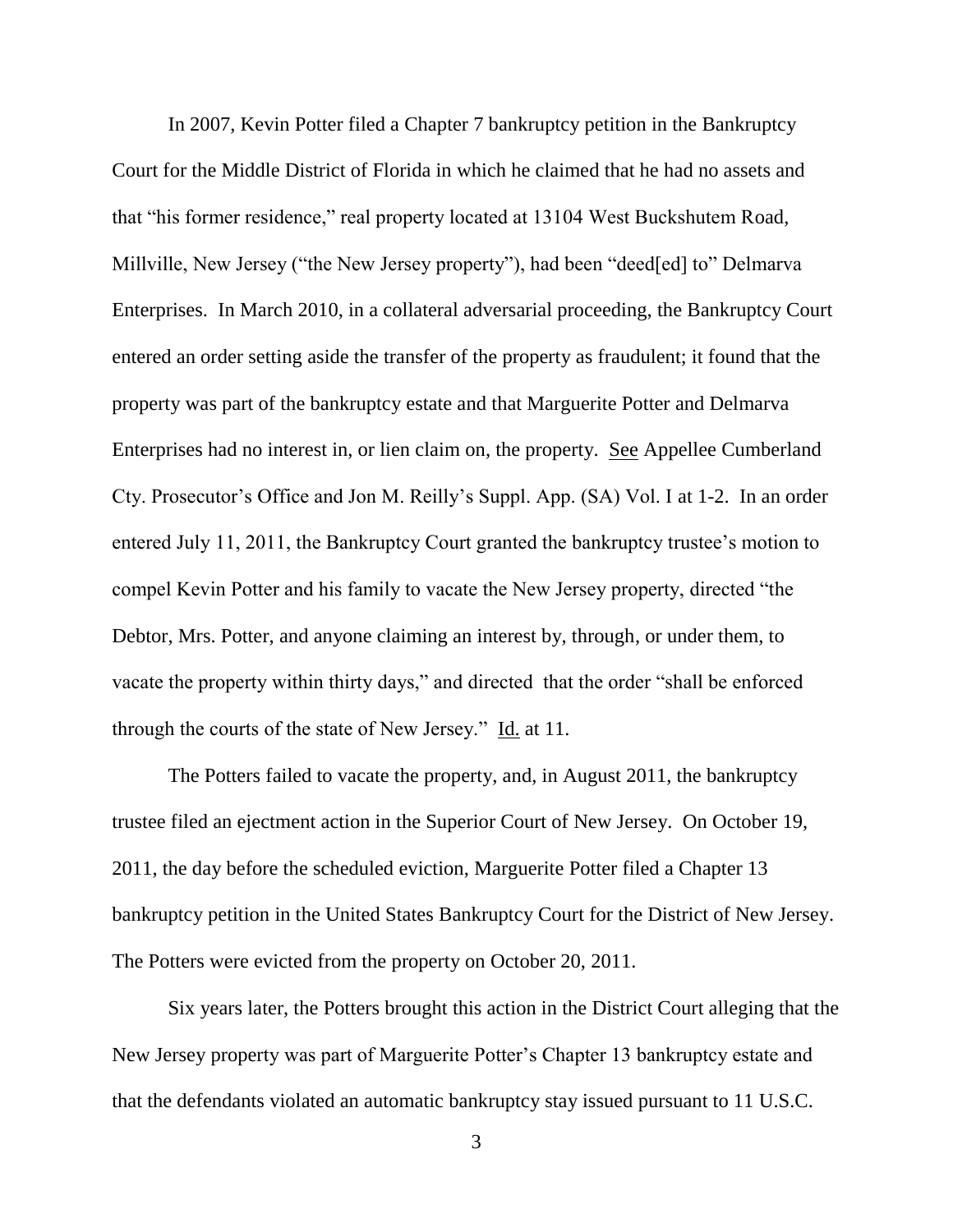§ 362(a)(1) and conspired to "conduct an armed home/business invasion and seizure of [their] entire estates." The complaint named over 60 defendants and also included state law claims for conversion, trespass, tortious interference with contractual relationships, unlawful interference with prospective economic advantage, malicious prosecution and breach of contract. As a basis for their action, the Potters asserted jurisdiction pursuant to 28 U.S.C. §§ 1331, 1334, 1337, and supplemental jurisdiction pursuant to 28 U.S.C. § 1367.

The District Court, noting the Potters' long and vexatious litigation history,<sup>2</sup> entered a show cause order directing them to substantiate the legal and factual basis for their claims by presenting competent evidence that, inter alia, they owned the property at issue at all relevant times, and the alleged "raid" was not a proceeding taken pursuant to an order of a court of competent jurisdiction. After the Potters responded, the District Court sua sponte concluded that it lacked subject matter jurisdiction over their claim, brought pursuant to 11 U.S.C. § 362(k), for a willful violation of the automatic bankruptcy stay; such a claim, it determined, was in the exclusive jurisdiction of the bankruptcy court. The District Court, declining to exercise supplemental jurisdiction

 $2$  The District Court noted that the Potters were subject to pre-filing injunctions in three different states, and that Kevin Potter had recently "frivolous[ly]'" sued 144 defendants in New Jersey," that he was "judgment proof" because of a bankruptcy, and, therefore, not deterred by sanctions, and that he had spent 30 days in jail for harassing, among others, defendant Jon Reilly. S.A. Vol. I at 20-21.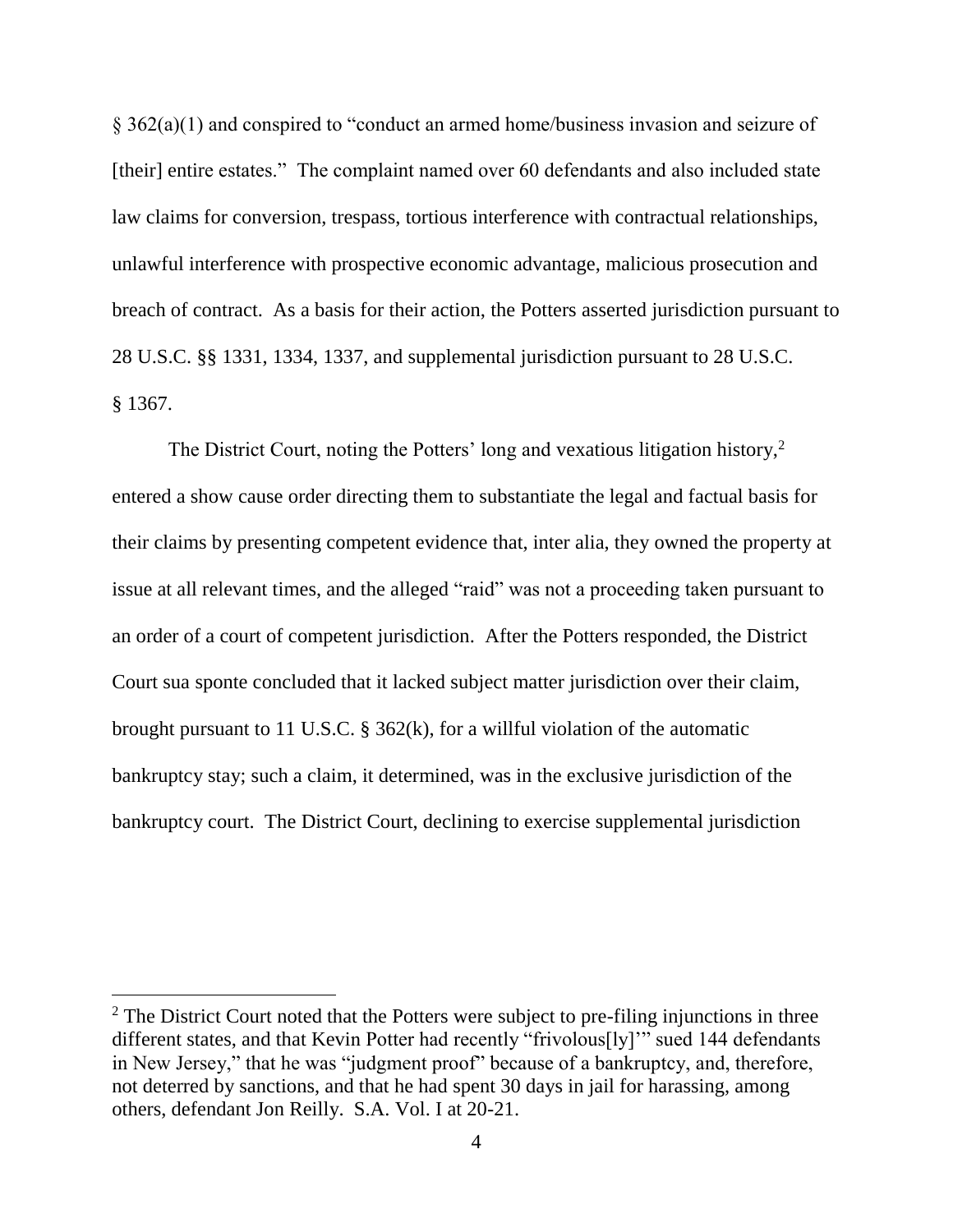over the remaining state law claims, dismissed the complaint for lack jurisdiction. The District Court also denied the Potters' motion to amend the complaint, and, in ruling on a motion for a preliminary injunction, cited their abusive litigation history and directed the Potters to show cause why they should not be enjoined from filing any further lawsuits relating to the New Jersey property without prior approval from the Court. The Potters filed a timely post-judgment motion for relief and a motion to compel the District Court to transfer the matter to the Bankruptcy Court. In the same order, the District Court denied the post-judgment motion, which it construed as a motion for reconsideration pursuant to Fed. R. Civ. P. 59(e), and the motion to compel. This timely appeal ensued.

We have jurisdiction pursuant to 28 U.S.C. § 1291. We exercise de novo review over the District Court's dismissal of the complaint for lack of subject matter jurisdiction. See U.S. S.E.C. v. Infinity Grp. Co., 212 F.3d 180, 186 & n.6 (3d Cir. 2000). We generally review the denial of a motion for reconsideration for abuse of discretion, but, to the extent that the denial is predicated on an issue of law, we review de novo. See Max's Seafood Cafe ex rel. Lou-Ann, Inc. v. Quinteros, 176 F.3d 669, 673 (3d Cir. 1999).

The filing of a bankruptcy petition triggers the automatic stay  $-$  a hallmark of bankruptcy protection – which operates to prevent creditors from taking any collection actions for pre-petition debts against the debtor or property of the debtor's estate. See 11 U.S.C. § 362(a). When an individual is injured by a willful violation of an automatic stay, 11 U.S.C. § 362(k) provides a cause of action for damages. As the parties note on appeal, federal courts disagree as to whether district courts have subject matter

5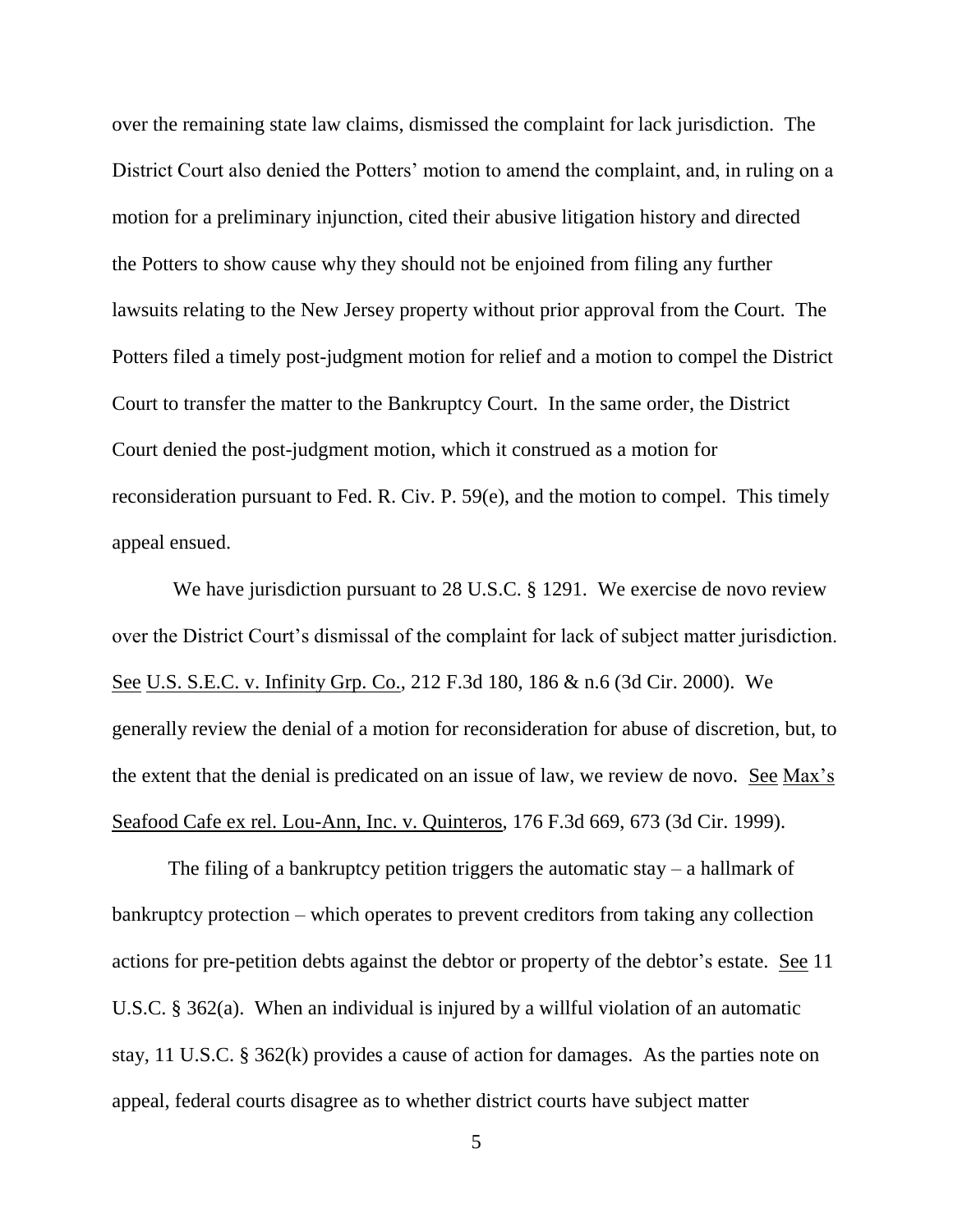jurisdiction over § 362(k) proceedings. Compare Houck v. Substitute Trustee Servs., Inc., 791 F.3d 473, 481-82 (4th Cir. 2015) ("A claim under § 362(k) for violation of the automatic stay is a cause of action arising under Title 11, and as such, a district court has jurisdiction over it."), Justice Cometh Ltd. v. Lambert, 426 F.3d 1342, 1343 & n. 2 (11th Cir. 2005) (per curiam) (same), and Price v. Rochford, 947 F.2d 829, 832 n.1 (7th Cir. 1991) (same), with Eastern Equip. & Servs. Corp. v. Factory Point Nat'l Bank, 236 F.3d 117, 121 (2d Cir. 2001) (per curiam) (holding that § 362(k) claim "must be brought in the bankruptcy court" because the district court "only has appellate jurisdiction over bankruptcy cases") and In re Aleckna, 543 B.R. 717, 719-20 (Bankr. M.D. Pa. 2016). The District Court relied on Aleckna in concluding that a § 362(k) action is within the exclusive province of a bankruptcy court, and that it only has appellate jurisdiction over such a claim.

Congress has provided district courts with "original and exclusive jurisdiction of all cases under Title 11," and "original but not exclusive jurisdiction of all civil proceedings arising under title 11, or arising in or related to cases under title 11." 28 U.S.C. § 1334(a), (b). While a district court is authorized to refer matters to a bankruptcy court, see 28 U.S.C. § 157(a), that provision is not jurisdictional. See Stern v. Marshall, 564 U.S. 462, 480 (2011) (noting that § 157 "allocates the authority to enter final judgment between the bankruptcy court and the district court" but that it "does not implicate questions of subject matter jurisdiction").<sup>3</sup> We have recently held that an action

<sup>&</sup>lt;sup>3</sup> For this reason, a standing referral order entered pursuant to  $\S 157(a)$  automatically referring bankruptcy matters to the bankruptcy court (such as the one issued by the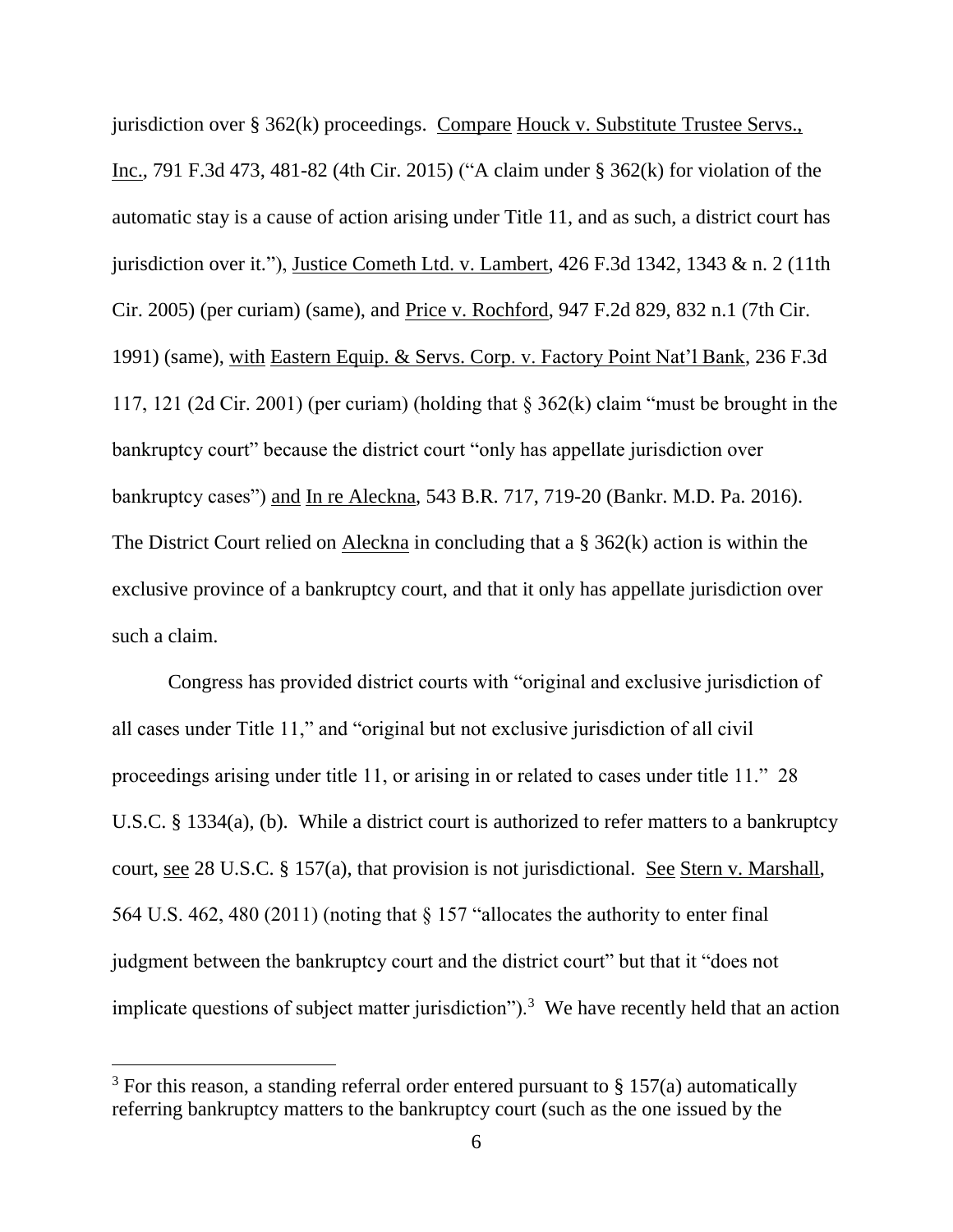under § 362(k) for violation of an automatic stay is an independent private cause of action which need not be litigated as part of the bankruptcy proceeding. See In re Healthcare Real Estate Partners, LLC, 941 F.3d 64, 70-71 (3d Cir. 2019). In so holding, we cited with approval the Eleventh Circuit's opinion in Justice Cometh Ltd., for the proposition that "district courts have original jurisdiction over § 362(k) actions because they are 'cases' under title 11, which then could be referred to the bankruptcy court under § 157(a)." Id. at 70. As we concluded, "a § 362(k) action no matter when instituted is a case under title 11." Id. As such, a district court has jurisdiction to entertain it. The District Court lacked the benefit of In re Healthcare when it determined that it lacked subject matter jurisdiction to consider the Potters'  $\S$  362(k) claim.

We have considered whether the § 362 claim is too insubstantial to invoke federal jurisdiction, as Appellees Landis Title, Inc., and Douglas J. Grant argue. See Hagans v. Lavine, 415 U.S. 528, 536-37 (1974). While the issue is close,<sup>4</sup> we cannot say that the

District Court) does not affect the District Court's subject matter jurisdiction over cases or proceedings arising under Title 11. See Houck, 791 F.3d at 482-83 (noting that the Supreme Court has observed that "§ 157 is little more than a traffic regulator, directing where adjudication of bankruptcy matters can take place" and that any breach of § 157 would 'not implicate questions of subject matter jurisdiction.'") (quoting Stern, 564 U.S. at 480); see also United States District Court for the District of New Jersey, Standing Order of Reference, dated July 23, 1984, amended September 18, 2012.

 $4$  The mainstay of the Potters' claim – that the defendants violated the automatic stay by seizing the New Jersey property – is foreclosed by the orders of the Florida Bankruptcy Court discussed *supra*. See Hannis Distilling Co. v. Baltimore, 216 U.S. 285, 288 (1910) (noting that a claim is insubstantial if previous decisions "foreclose the subject and leave no room for the inference that the questions sought to be raised can be the subject of controversy"). As the District Court noted, the Potters "grossly mischaracterize[d]" those orders which make clear that the New Jersey property was part of Kevin Potter's bankruptcy estate, not Marguerite's.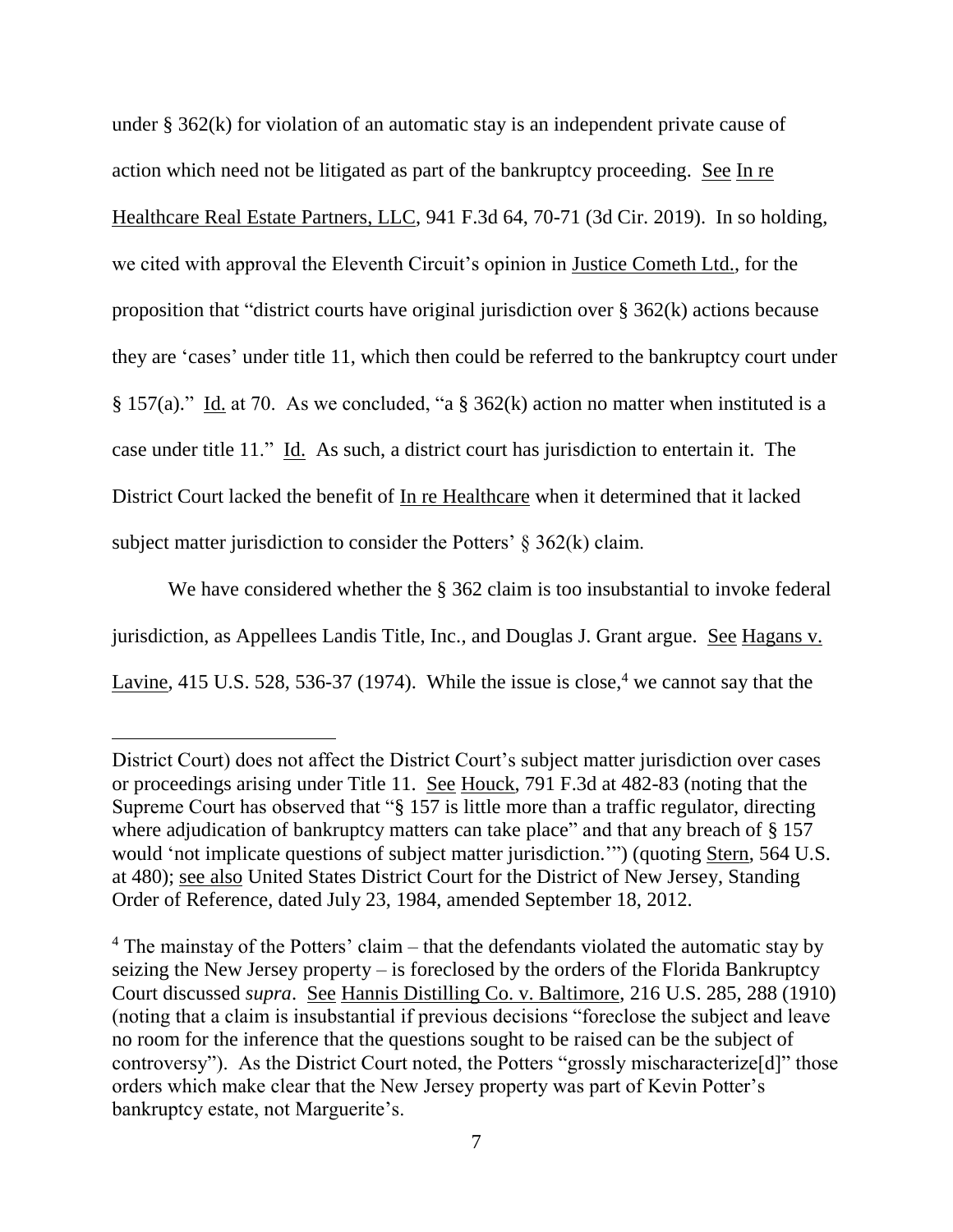District Court lacked subject-matter jurisdiction on this basis. See Kulick v. Pocono Downs Racing Ass'n, 816 F.2d 895, 899 (3d Cir. 1987) (recognizing that "[d]ismissal for lack of jurisdiction is not appropriate merely because the legal theory alleged is probably false") (citation omitted). In particular, assuming it was timely filed, the complaint can be read to allege that defendants violated the automatic stay with respect to personal property belonging only to Marguerite Potter,<sup>5</sup> a claim which is not insubstantial on its face. See generally Houck, 791 F.3d at 484.

The existence of subject matter jurisdiction, however, does not mean that the Potters are entitled to relief. For example, if Marguerite Potter's bankruptcy petition was filed in bad faith in an effort to thwart both the Florida Bankruptcy Court's orders and foreclosure of the New Jersey property, any actions taken in violation of the automatic stay would be void. See In re Myers, 491 F.3d 120, 128 (3d Cir. 2014). Under those circumstances, a court could "retroactively ratify violations of the automatic stay by annulling the stay." Id. However, that possible eventuality does not mean the complaint was subject to dismissal for lack of subject matter jurisdiction under Rule 12(b)(1).

Finally, the District Court, accurately noting that the Potters had engaged in abusive, groundless, and vexatious litigation "up and down the Eastern seaboard," contemplated using its equitable powers to enjoin them from filing any future litigation with respect to the New Jersey property without prior authorization. See District Court's July 3, 2018 Op. at 7; see In re: Oliver, 682 F.2d 443, 445 (3d Cir. 1982). But, despite

 $5$  See, e.g., Amended Complaint at  $\P$  61, 66(d), (e).